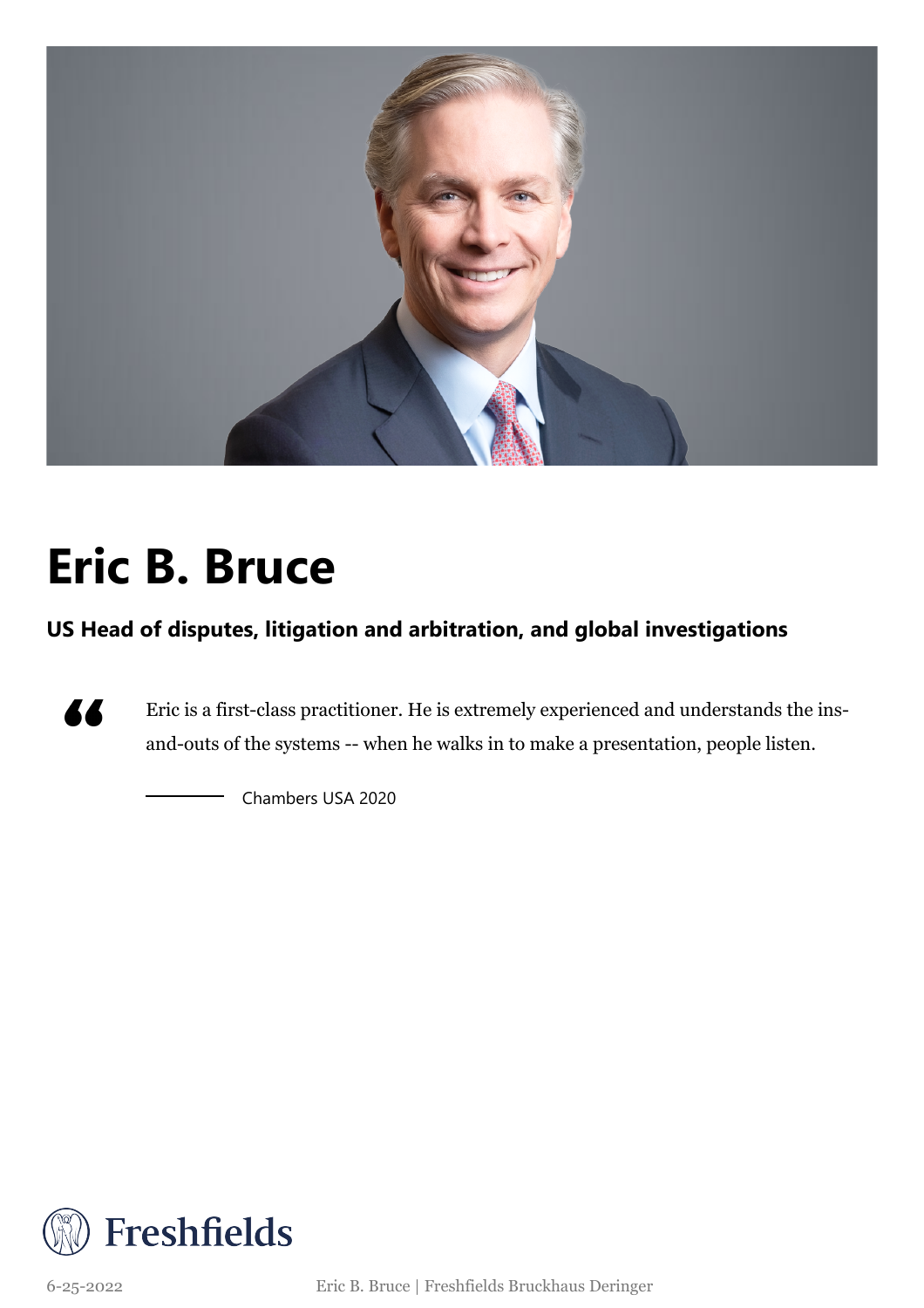# **About Eric B. Bruce**

**Eric is the US head of the firm's disputes, litigation and arbitration, and global investigations practice. He is a nationally recognized trial lawyer who specializes in complex white collar criminal defense matters, global investigations, crisis management, congressional investigations and bet-the-company civil litigation. Eric splits his time between Washington and New York.**

Eric regularly defends multinational companies and their officers and directors against allegations of bribery/Foreign Corrupt Practices Act (FCPA) violations, money laundering, securities and accounting fraud, insider trading, antitrust violations, tax evasion, and violations of the World Bank's Integrity Compliance Guidelines. He also frequently advises boards of directors and audit committees regarding complex cross-border litigation and investigations and develops strategies to favorably resolve those matters short of litigation.

While in government, Eric served as Counselor to the Attorney General of the United States and advised the Attorney General on complex white collar cases, all cross-border criminal investigations and all national security investigations, including cybersecurity, terrorism and espionage matters. Additionally, he served as Senior Counsel to the Assistant Attorney General for the Criminal Division at the DOJ, advising on complex issues arising from securities fraud and insider trading cases, as well as a variety of national security matters.

Eric also served for more than 10 years as a federal prosecutor in the US Attorney's Office for the Southern District of New York where he successfully prosecuted a wide range of cases, including complex white collar frauds, international terrorism cases and high-profile extradition matters.

### **Recent work**

#### • **White collar criminal defense:**

o Representing a corporate officer in the highly publicized, eight-week-long "FCPA sting trial" in Washington, DC. Eric obtained an acquittal on several charges and a mistrial on the remaining charges when the jurors were unable to reach a unanimous verdict. Ultimately, the government dropped all charges against his client and all other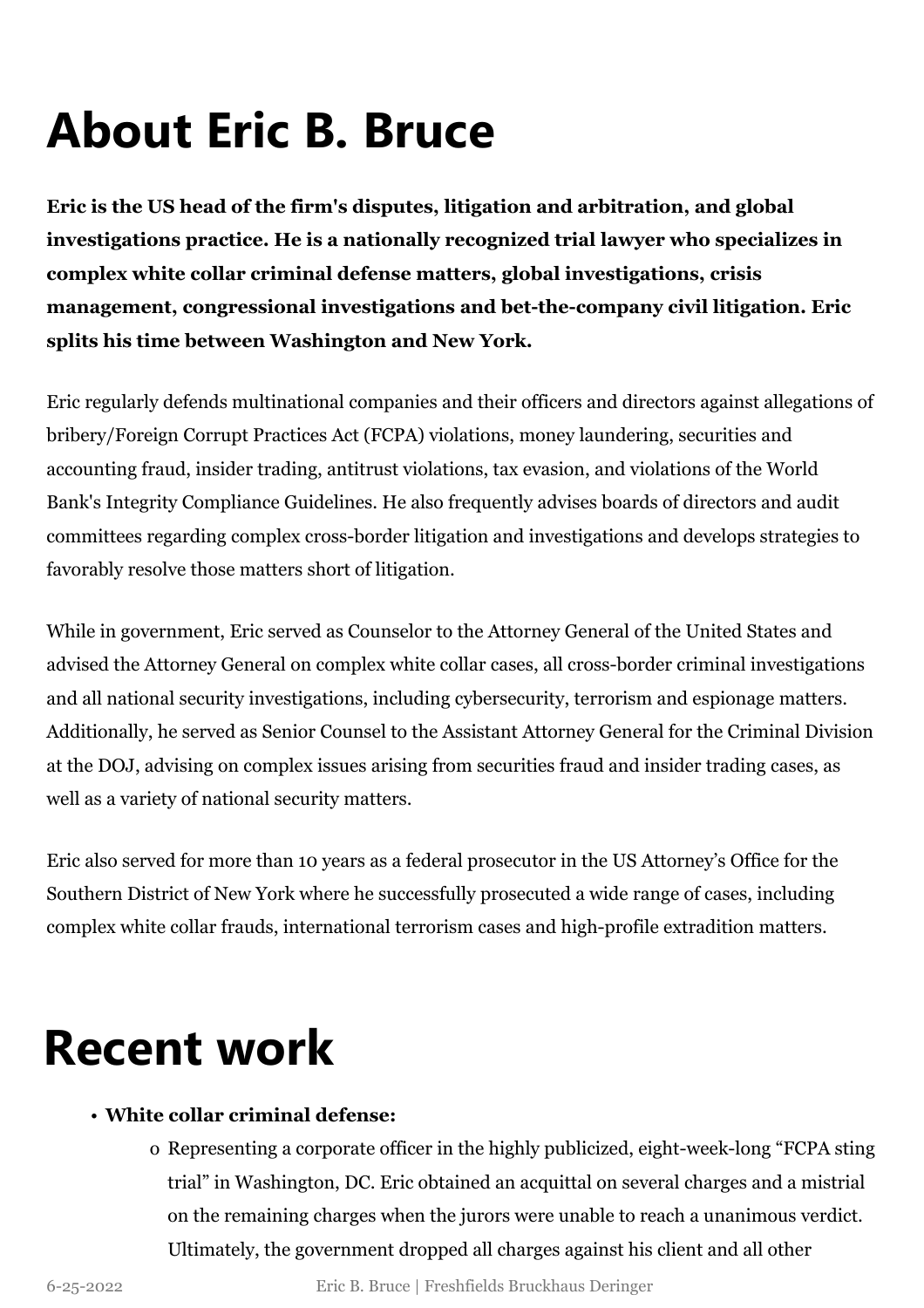defendants in the case. Upon dismissal of the charges, the judge recognized the "tireless and spirited efforts" of defense counsel and noted that "their hard work and effective advocacy are a testament to how strong our criminal defense bar is nationwide."

- o Representing a foreign brokerage firm charged with over \$50 million in insider trading by the SEC and obtaining a voluntary dismissal of all charges following a thorough internal investigation of the charges and a presentation to convince the SEC that the trades at issue were based on legitimate market research.
- o Representing a corporate executive in securing a rare declination of prosecution following allegations that the client had failed to pay taxes on over \$14 million in Swiss bank accounts over a period of more than seven years.
- o Representing the former CEO of a global telecommunications company regarding alleged FCPA violations arising from the company's operations in central Asia in an investigation by the DOJ and the SEC. Ultimately, no criminal or civil enforcement charges were filed against the client and all counts in a subsequent class action lawsuit against the client were dismissed.
- o Representing the former CEO and Chairman of a publicly traded biopharmaceutical company charged with over \$10 million in securities fraud arising from an alleged scheme to fraudulently inflate the company's revenue through "secret side deals" with distributors and to conceal material facts from the company's internal accountants and outside auditors.
- o Representing two French proprietary trading firms in a high-profile SEC civil enforcement action alleging over \$25 million in insider trading through the hacking of various newswire services to access corporate earnings announcements before they were publicly announced.

#### • **Investigations and monitorships:**

- o Conducting an internal investigation on behalf of a Fortune 100 company into possible FCPA violations arising from the company's operations in Asia.
- o Conducting an internal investigation on behalf of a multinational energy company into possible procurement fraud occurring as part of the company's operations in China.
- o Conducting an independent investigation on behalf of a Chinese company under investigation by the World Bank's Integrity Vice Presidency regarding allegations of corruption arising out of an irrigation project in Ethiopia.
- o Conducting an internal investigation on behalf of the special committee of the board of directors for a major media publication into allegations of misconduct in the sale of overseas licensing rights, arising from a whistleblower complaint.
- o Serving as the independent integrity compliance consultant appointed by the African 6-25-2022 Eric B. Bruce | Freshfields Bruckhaus Deringer